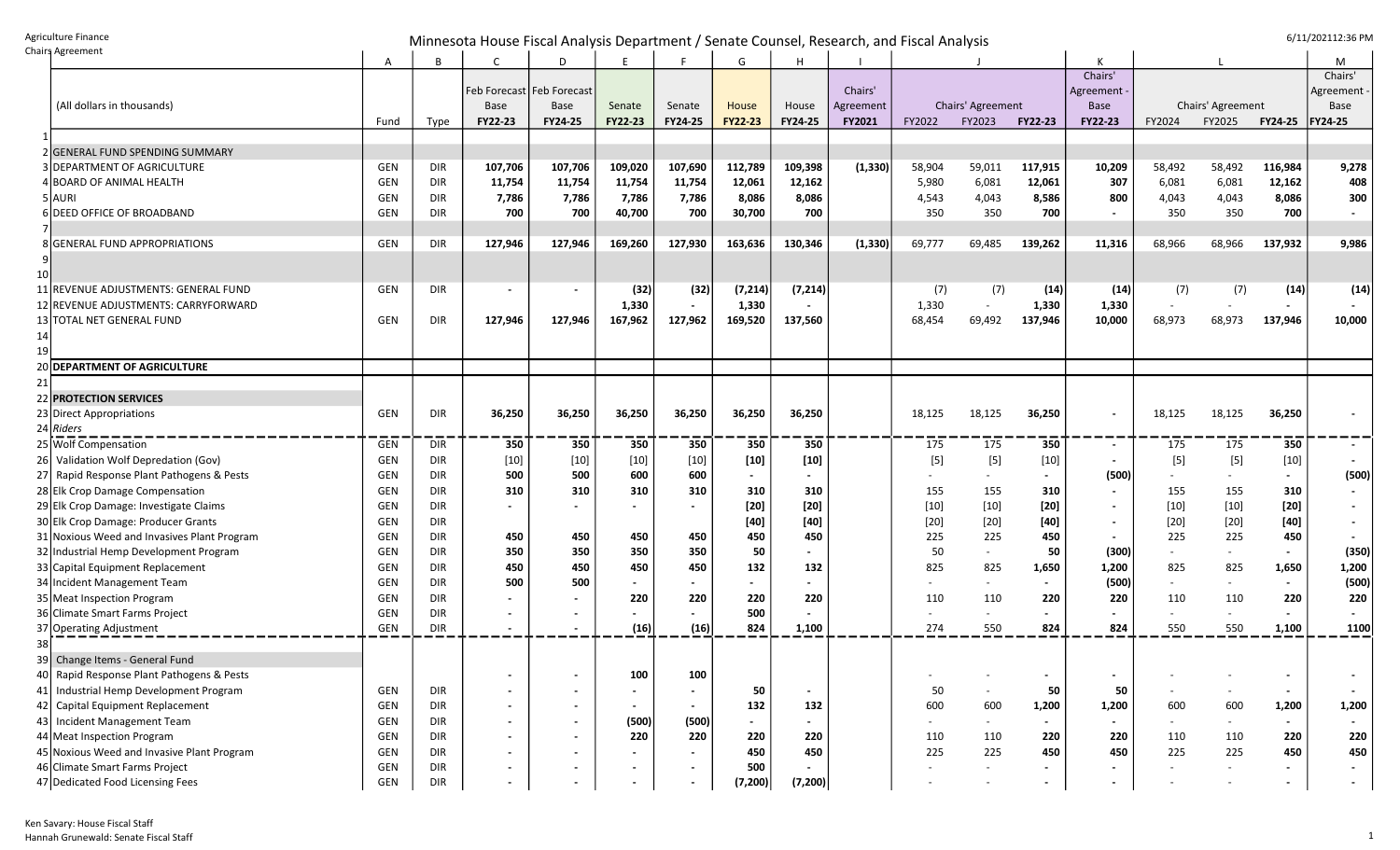Agriculture Finance **Example 2011** Minnesota House Fiscal Analysis Department / Senate Counsel, Research, and Fiscal Analysis **Agriculture Finance** 6/11/202112:36 PM

|    | ildii 4 Agreement                                       | A          | B           |                          | D                           | E              | Е                        | G       | Н        |           |        |                   |                          |                |        |                   |                          | М              |
|----|---------------------------------------------------------|------------|-------------|--------------------------|-----------------------------|----------------|--------------------------|---------|----------|-----------|--------|-------------------|--------------------------|----------------|--------|-------------------|--------------------------|----------------|
|    |                                                         |            |             |                          |                             |                |                          |         |          |           |        |                   |                          | Chairs'        |        |                   |                          | Chairs'        |
|    |                                                         |            |             |                          | Feb Forecast   Feb Forecast |                |                          |         |          | Chairs'   |        |                   |                          | Agreement      |        |                   |                          | Agreement      |
|    | (All dollars in thousands)                              |            |             | <b>Base</b>              | <b>Base</b>                 | Senate         | Senate                   | House   | House    | Agreement |        | Chairs' Agreement |                          | <b>Base</b>    |        | Chairs' Agreement |                          | Base           |
|    |                                                         | Fund       | Type        | FY22-23                  | FY24-25                     | <b>FY22-23</b> | <b>FY24-25</b>           | FY22-23 | FY24-25  | FY2021    | FY2022 | FY2023            | <b>FY22-23</b>           | <b>FY22-23</b> | FY2024 | FY2025            | <b>FY24-25</b>           | <b>FY24-25</b> |
|    | 48 Licensing Fee for Seasonal Processors of Game Meat   | GEN        | <b>DIR</b>  |                          | $\overline{\phantom{a}}$    | (16)           | (16)                     |         |          |           |        |                   |                          |                |        |                   |                          |                |
|    | 49 Operating Adjustment                                 | GEN        | <b>DIR</b>  |                          | $\blacksquare$              | (16)           | (16)                     | 824     | 1,100    | (916.50)  | 274    | 550               | 824                      | 824            | 550    | 550               | 1,100                    | 1,100          |
| 50 |                                                         |            |             |                          |                             |                |                          |         |          |           |        |                   |                          |                |        |                   |                          |                |
| 51 | Change Items - General Fund: TOTAL                      |            |             | $\overline{\phantom{a}}$ | $\blacksquare$              | (212)          | (212)                    | (5,024) | (5, 298) | (916.50)  | 1,259  | 1,485             | 2,744                    | 2,744          | 1,485  | 1,485             | 2,970                    | 2,970          |
| 52 |                                                         |            |             |                          |                             |                |                          |         |          |           |        |                   |                          |                |        |                   |                          |                |
| 53 | PROTECTION SERVICES - GENERAL FUND TOTAL                |            |             | 36,250                   | 36,250                      | 36,038         | 36,038                   | 31,226  | 30,952   | (916.50)  | 19,384 | 19,610            | 38,994                   | 2,744          | 19,610 | 19,610            | 39,220                   | 2,970          |
| 54 |                                                         |            |             |                          |                             |                |                          |         |          |           |        |                   |                          |                |        |                   |                          |                |
|    | 55 Other Direct Appropriations                          |            |             |                          |                             |                |                          |         |          |           |        |                   |                          |                |        |                   |                          |                |
|    | 56 Voluntary Cleanup Program                            | REM        | <b>DIR</b>  | 798                      | 798                         | 798            | 798                      | 798     | 798      |           | 399    | 399               | 798                      | $\blacksquare$ | 399    | 399               | 798                      | $\blacksquare$ |
| 57 | Other Direct Appropriations Total                       | <b>REM</b> | <b>DIR</b>  | 798                      | 798                         | 798            | 798                      | 798     | 798      |           | 399    | 399               | 798                      | $\sim$         | 399    | 399               | 798                      | $\blacksquare$ |
| 58 |                                                         |            |             |                          |                             |                |                          |         |          |           |        |                   |                          |                |        |                   |                          |                |
| 59 | PROTECTION SERVICES - DIRECT TOTAL                      |            |             | 37,048                   | 37,048                      | 36,836         | 36,836                   | 32,024  | 31,750   | (916.50)  | 19,783 | 20,009            | 39,792                   | 2,744          | 20,009 | 20,009            | 40,018                   | 2,970          |
| 60 |                                                         |            |             |                          |                             |                |                          |         |          |           |        |                   |                          |                |        |                   |                          |                |
| 61 | Change Items - Non General Fund                         |            |             |                          |                             |                |                          |         |          |           |        |                   |                          |                |        |                   |                          |                |
| 62 | Meat Inspection Program: Federal Match                  | <b>FED</b> | <b>STAT</b> |                          | $\blacksquare$              | 220            | 220                      | 220     | 220      |           | 110    | 110               | 220                      | 220            | 110    | 110               | 220                      | 220            |
| 63 | Pesticide Fee Increase to Fund Lab and Urban Programs   | AG         | <b>STAT</b> |                          |                             |                |                          | 2,251   | 4,502    |           |        |                   |                          |                |        |                   | $\overline{\phantom{0}}$ |                |
|    | 64 Dedicated Food Licensing Fees                        | AG         | <b>STAT</b> |                          | $\blacksquare$              |                | $\overline{\phantom{a}}$ | 7,200   | 7,200    |           |        |                   | $\overline{\phantom{a}}$ |                |        |                   | $\blacksquare$           |                |
|    | 65 Cottage Food Law Changes                             | AG         | <b>STAT</b> |                          | $\blacksquare$              |                |                          | 233     | 210      |           |        |                   | $\overline{\phantom{a}}$ | $\blacksquare$ |        |                   | $\blacksquare$           |                |
| 66 |                                                         |            |             |                          |                             |                |                          |         |          |           |        |                   |                          |                |        |                   |                          |                |
| 67 | Change Items - Non General Fund: TOTAL                  |            |             | $\sim$                   | $\blacksquare$              | 220            | 220                      | 9,904   | 12,132   |           | 110    | 110               | 220                      | 220            | 110    | 110               | 220                      | 220            |
| 68 |                                                         |            |             |                          |                             |                |                          |         |          |           |        |                   |                          |                |        |                   |                          |                |
|    | 69 Statutory and Open Appropriations                    | FED        | <b>STAT</b> | 24,933                   | 18,878                      | 25,153         | 19,098                   | 25,153  | 19,098   |           | 12,421 | 12,732            | 25,153                   | 220            | 9,549  | 9,549             | 19,098                   | 220            |
| 70 |                                                         | AG         | <b>STAT</b> | 62,454                   | 61,805                      | 62,454         | 61,805                   | 72,138  | 73,717   |           | 31,354 | 31,100            | 62,454                   | $\sim$         | 30,984 | 30,821            | 61,805                   | $\blacksquare$ |
| 71 |                                                         | <b>SPR</b> | <b>STAT</b> | 2,131                    | 1,850                       | 2,131          | 1,850                    | 2,131   | 1,850    |           | 1,206  | 925               | 2,131                    | $\blacksquare$ | 925    | 925               | 1,850                    | $\sim$         |
| 72 |                                                         | REM        | <b>OPEN</b> | 3,120                    | 3,120                       | 3,120          | 3,120                    | 3,120   | 3,120    |           | 1,560  | 1,560             | 3,120                    | $\sim$         | 1,560  | 1,560             | 3,120                    |                |
| 73 |                                                         |            |             |                          |                             |                |                          |         |          |           |        |                   |                          |                |        |                   |                          |                |
| 74 | Protection Services Stat and Open Appropriation - Total |            |             | 92,638                   | 85,653                      | 92,858         | 85,873                   | 102,542 | 97,785   |           | 46,541 | 46,317            | 92,858                   | 220            | 43,018 | 42,855            | 85,873                   | 220            |
| 75 |                                                         |            |             |                          |                             |                |                          |         |          |           |        |                   |                          |                |        |                   |                          |                |
|    | 76 PROTECTION SERVICES GRAND TOTAL                      |            |             | 129,686                  | 122,701                     | 129,694        | 122,709                  | 134,566 | 129,535  | (916.50)  | 66,324 | 66,326            | 132,650                  | 2,964          | 63,027 | 62,864            | 125,891                  | 3,190          |
| 77 |                                                         |            |             |                          |                             |                |                          |         |          |           |        |                   |                          |                |        |                   |                          |                |
|    | 78 PROMOTION AND MARKETING                              |            |             |                          |                             |                |                          |         |          |           |        |                   |                          |                |        |                   |                          |                |
|    | 79 Direct Appropriations                                | GEN        | DIR         | 7,892                    | 7,892                       | 7,892          | 7,892                    | 7,892   | 7,892    |           | 3,946  | 3,946             | 7,892                    | $\blacksquare$ | 3,946  | 3,946             | 7,892                    | $\blacksquare$ |
|    | 80 Riders                                               |            |             |                          |                             |                |                          |         |          |           |        |                   |                          |                |        |                   |                          |                |
|    | 81 Minnesota Grown                                      | GEN        | DIR         | 372                      | 372                         | 372            | 372                      | 372     | 372      |           | 186    | 186               | 372                      | $\blacksquare$ | 186    | 186               | 372                      |                |
|    | 82 Dairy Development                                    | <b>GEN</b> | DIR         | 1,268                    | 1,268                       | 1,268          | 1,268                    | 1,268   | 1,268    |           | 634    | 634               | 1,268                    | $\blacksquare$ | 634    | 634               | 1,268                    |                |
|    | 83 Agricultural Trade and Marketing                     | GEN        | <b>DIR</b>  | 200                      | 200                         | 200            | 200                      |         |          |           |        |                   |                          | 1200)          |        |                   |                          | (200)          |
|    | 84 Farm and Agriculture Mental Health Outreach          | GEN        | <b>DIR</b>  |                          |                             | 100            |                          |         |          |           | 50     | 50                | 100                      | 100            |        |                   |                          |                |
|    | 85 Farm Transitions                                     | GEN        | DIR         |                          |                             |                |                          | 150     |          |           |        |                   |                          |                |        |                   | $\overline{\phantom{a}}$ |                |
|    | 86 International Trade                                  | GEN        | DIR         |                          |                             |                |                          | 100     |          |           | 50     |                   | 50                       | 50             |        |                   | $\blacksquare$           |                |
|    | 87 Emerging Farmer Working Group (Transfer)             | GEN        | <b>DIR</b>  |                          |                             |                |                          | 20      | 20       |           |        |                   |                          |                |        |                   |                          |                |
|    | 88 Farmer Outreach Position and Translation Services    | GEN        | <b>DIR</b>  |                          |                             |                |                          | 300     | 300      |           |        |                   |                          |                |        |                   | $\blacksquare$           |                |
|    | 89 Farm Safety Grants                                   | GEN        | <b>DIR</b>  |                          |                             |                |                          | 200     |          |           | 100    | 100               | 200                      | 200            |        |                   | $\blacksquare$           |                |
|    | 90 Operating Adjustment                                 | GEN        | DIR         |                          |                             |                |                          | 163     | 218      |           | 54     | 109               | 163                      | 163            | 109    | 109               | 218                      | 218            |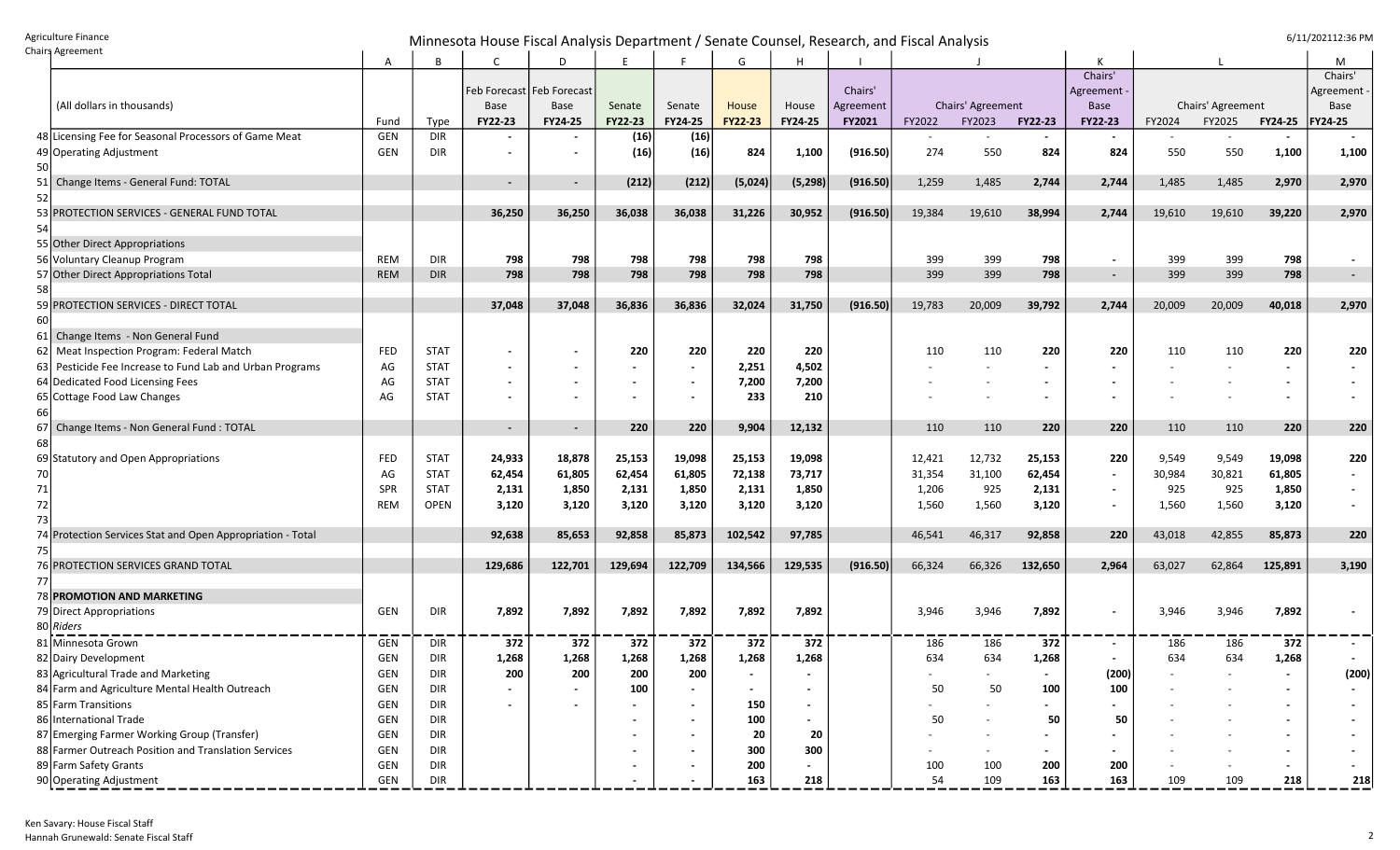## Agriculture Finance and the senate of the senate of the senate of the senate of the senate of the senate of the senate of the senate of the senate of the senate of the senate of the senate of the senate of the senate of th

|     | riang agreement                                        | A           | B           |                          | D                           | E               |                | G              |                          |           |         |                   |                |                          |         |                   |                | М           |
|-----|--------------------------------------------------------|-------------|-------------|--------------------------|-----------------------------|-----------------|----------------|----------------|--------------------------|-----------|---------|-------------------|----------------|--------------------------|---------|-------------------|----------------|-------------|
|     |                                                        |             |             |                          |                             |                 |                |                |                          |           |         |                   |                | Chairs'                  |         |                   |                | Chairs'     |
|     |                                                        |             |             |                          | Feb Forecast   Feb Forecast |                 |                |                |                          | Chairs'   |         |                   |                | Agreement                |         |                   |                | Agreement   |
|     | (All dollars in thousands)                             |             |             | Base                     | Base                        | Senate          | Senate         | House          | House                    | Agreement |         | Chairs' Agreement |                | <b>Base</b>              |         | Chairs' Agreement |                | <b>Base</b> |
|     |                                                        | Fund        | Type        | FY22-23                  | FY24-25                     | FY22-23         | FY24-25        | <b>FY22-23</b> | FY24-25                  | FY2021    | FY2022  | FY2023            | <b>FY22-23</b> | FY22-23                  | FY2024  | FY2025            | <b>FY24-25</b> | FY24-25     |
| 91  |                                                        |             |             |                          |                             |                 |                |                |                          |           |         |                   |                |                          |         |                   |                |             |
| 92  | Change Items - General Fund                            |             |             |                          |                             |                 |                |                |                          |           |         |                   |                |                          |         |                   |                |             |
|     | 93 Farm and Agriculture Mental Health Outreach         | <b>GEN</b>  | <b>DIR</b>  |                          | $\overline{\phantom{a}}$    | 100             |                | 100            | $\overline{\phantom{0}}$ |           | 50      | 50                | 100            | 100                      |         |                   |                |             |
|     | 94 Farm Transitions                                    | GEN         | <b>DIR</b>  |                          |                             |                 |                | 150            |                          |           |         |                   |                |                          |         |                   |                |             |
|     | 95 International Trade                                 | GEN         | <b>DIR</b>  |                          | $\overline{\phantom{a}}$    |                 | $\blacksquare$ | 100            |                          |           | 50      |                   | 50             | -50                      |         |                   |                |             |
|     | 96 Emerging Farmers Working Group (Transfer)           | <b>GEN</b>  | <b>DIR</b>  |                          |                             |                 |                | 20             | -20                      |           |         |                   |                |                          |         |                   |                |             |
|     | 97 Farmer Outreach Position and Translation Services   | GEN         | <b>DIR</b>  |                          |                             |                 |                | 300            | 300                      |           |         |                   |                |                          |         |                   |                |             |
|     | 98 Farm Safety Grants                                  | GEN         | <b>DIR</b>  |                          |                             |                 |                | 200            | $\blacksquare$           |           | 100     | 100               | 200            | 200                      |         |                   |                |             |
|     | 99 Operating Adjustment                                | GEN         | DIR         |                          |                             |                 |                | 163            | 218                      | (136)     | 54      | 109               | 163            | 163                      | 109     | 109               | 218            | 218         |
| 100 |                                                        |             |             |                          |                             |                 |                |                |                          |           |         |                   |                |                          |         |                   |                |             |
| 101 | Change Items - General Fund: TOTAL                     |             |             | $\overline{\phantom{a}}$ | $\sim$                      | 100             | $\blacksquare$ | 1,033          | 538                      | (136)     | 254     | 259               | 513            | 513                      | 109     | 109               | 218            | 218         |
| 102 |                                                        |             |             |                          |                             |                 |                |                |                          |           |         |                   |                |                          |         |                   |                |             |
|     | 103 PROMOTION AND MARKETING - GENERAL FUND TOTAL       |             |             | 7,892                    | 7,892                       | 7,992           | 7,892          | 8,925          | 8,430                    | (136)     | 4,200   | 4,205             | 8,405          | 513                      | 4,055   | 4,055             | 8,110          | 218         |
| 104 |                                                        |             |             |                          |                             |                 |                |                |                          |           |         |                   |                |                          |         |                   |                |             |
|     | 105 Promotion and Marketing Stat Appropriations        | <b>GIFT</b> | <b>STAT</b> | $\blacksquare$           | $\blacksquare$              |                 |                | $\sim$         |                          |           |         |                   |                | $\sim$                   |         |                   | $\blacksquare$ |             |
| 106 |                                                        | SPR         | <b>STAT</b> | 418                      | 417                         | 418             | 417            | 418            | 417                      |           | 209     | 209               | 418            | $\sim$                   | 208     | 209               | 417            |             |
| 107 |                                                        | FED         | <b>STAT</b> | 10,330                   | 10,120                      | 10,330          | 10,120         | 10,330         | 10,120                   |           | 5,270   | 5,060             | 10,330         | $\overline{\phantom{a}}$ | 5,060   | 5,060             | 10,120         |             |
| 108 |                                                        | AG          | <b>STAT</b> | 1,929                    | 1,931                       | 1,929           | 1,931          | 1,929          | 1,931                    |           | 961     | 968               | 1,929          | $\overline{\phantom{a}}$ | 966     | 965               | 1,931          |             |
| 109 |                                                        |             |             |                          |                             |                 |                |                |                          |           |         |                   |                |                          |         |                   |                |             |
|     | 110 Promotion and Marketing Stat Appropriation - Total |             |             | 12,677                   | 12,468                      | 12,677          | 12,468         | 12,677         | 12,468                   |           | 6,440   | 6,237             | 12,677         | $\sim$                   | 6,234   | 6,234             | 12,468         | $\sim$      |
| 111 |                                                        |             |             |                          |                             |                 |                |                |                          |           |         |                   |                |                          |         |                   |                |             |
|     | 112 PROMOTION AND MARKETING GRAND TOTAL                |             |             | 20,569                   | 20,360                      | 20,669          | 20,360         | 21,602         | 20,898                   | (136)     | 10,640  | 10,442            | 21,082         | 513                      | 10,289  | 10,289            | 20,578         | 218         |
| 113 |                                                        |             |             |                          |                             |                 |                |                |                          |           |         |                   |                |                          |         |                   |                |             |
|     | 114 VALUE ADDED PRODUCTS/AGRI/RESEARCH                 |             |             |                          |                             |                 |                |                |                          |           |         |                   |                |                          |         |                   |                |             |
|     | 115   Direct Appropriations                            | GEN         | <b>DIR</b>  | 47,986                   | 47,986                      | 47,986          | 47,986         | 47,986         | 47,986                   |           | 23,993  | 23,993            | 47,986         | $\sim$                   | 23,993  | 23,993            | 47,986         |             |
|     | 116 Riders                                             |             |             |                          |                             |                 |                |                |                          |           |         |                   |                |                          |         |                   |                |             |
|     | 117 AGREETT                                            | GEN         | DIR         | 18,600                   | 18,600                      | 18,600          | 18,600         | 18,600         | 18,600                   |           | 9,300   | 9,300             | 18,600         | $\sim$                   | 9,300   | 9,300             | 18,600         |             |
|     | 118 Agriculture Rapid Response                         | GEN         | <b>DIR</b>  | [1, 200]                 | [1, 200]                    | [1, 200]        | [1, 200]       | [1, 200]       | [1, 200]                 |           | $[600]$ | $[600]$           | [1, 200]       |                          | $[600]$ | $[600]$           | [1, 200]       |             |
|     | 119 Transfer to U of MN for Avian Flu Research         | <b>GEN</b>  | <b>DIR</b>  | [2,000]                  | [2,000]                     | [2,000]         | [2,000]        | [2,000]        | [2,000]                  |           | [1,000] | [1,000]           | [2,000]        |                          | [1,000] | [1,000]           | [2,000]        |             |
| 120 | Farm Business Management MAELC                         | GEN         | <b>DIR</b>  | [4,000]                  | [4,000]                     | [4,000]         | [4,000]        | [4,000]        | [4,000]                  |           | [2,000] | [2,000]           | [4,000]        |                          | [2,000] | [2,000]           | [4,000]        |             |
| 121 | Wild Rice Research U of MN                             | <b>GEN</b>  | <b>DIR</b>  | $[900]$                  | [900]                       | $[900]$         | $[900]$        | $[900]$        | $[900]$                  |           | $[450]$ | $[450]$           | [900]          |                          | $[450]$ | [450]             | $[900]$        |             |
|     | 122 Potato Research U of MN                            | GEN         | <b>DIR</b>  | $[700]$                  | $[700]$                     | [700]           | [700]          | $[700]$        | $[700]$                  |           | $[350]$ | [350]             | $[700]$        |                          | [350]   | [350]             | $[700]$        |             |
|     | 123 Vet Diagnostic Lab                                 | GEN         | DIR         |                          |                             |                 |                |                |                          |           |         |                   |                |                          |         |                   |                |             |
| 124 |                                                        |             |             |                          |                             |                 |                |                |                          |           |         |                   |                |                          |         |                   |                |             |
|     | 125 AGRI (See Attached AGRI Spreadsheet)               | GEN         | DIR         | 29,386                   | 29,386                      | 30,577          | 29,812         | 31,177         | 31,168                   |           | 16,028  | 16,028            | 32,056         | 2,670                    | 16,053  | 16,053            | 32,106         | 2,720       |
|     | 126 County Fairs Distribution                          | <b>GEN</b>  | <b>DIR</b>  | [2,000]                  | [2.000]<br>.                | [2,000]<br>$-1$ | [2,000]        | [2,000]        | [2,000]                  |           | [1,000] | [1,000]           | [2,000]        |                          | [1,000] | [1,000]           | [2,000]        |             |
|     | 127 Bioincentive Payments                              | GEN         | <b>DIR</b>  | [6,000]                  | [6,000]                     | [8,000]         | [8,000]        | [8,000]        | [8,000]                  |           | [4,500] | [4,500]           | [9,000]        | [3,000]                  | [4,500] | [4,500]           | [9,000]        | [3,000]     |
|     | 128 Biofuels Infrastructure                            | GEN         | DIR         |                          |                             | [7,000]         |                |                |                          |           | [3,000] | [3,000]           | [6,000]        | [6,000]                  | [3,000] | [3,000]           | [6,000]        | [6,000]     |
|     | 129 Livestock Processing                               | GEN         | DIR         |                          |                             | [1,000]         |                |                |                          |           | $[750]$ | $[750]$           | [1,500]        | [1,500]                  |         |                   |                |             |
|     | 130 Livestock Investment grants                        | GEN         | DIR         |                          |                             | [2,800]         | [2,800]        |                |                          |           | [1,400] | [1,400]           | [2,800]        | [2,800]                  |         |                   |                |             |
|     | 131 Value added grants                                 |             |             |                          |                             | [4,000]         | [4,000]        |                |                          |           |         |                   |                |                          |         |                   |                |             |
|     | 132 Farm Businesss Management                          |             |             |                          |                             | [1, 200]        | [1, 200]       |                |                          |           |         |                   |                |                          |         |                   |                |             |
|     | 133 Beginning Farmer                                   |             |             |                          |                             | [1,000]         |                |                |                          |           |         |                   |                |                          |         |                   |                | $\sim$      |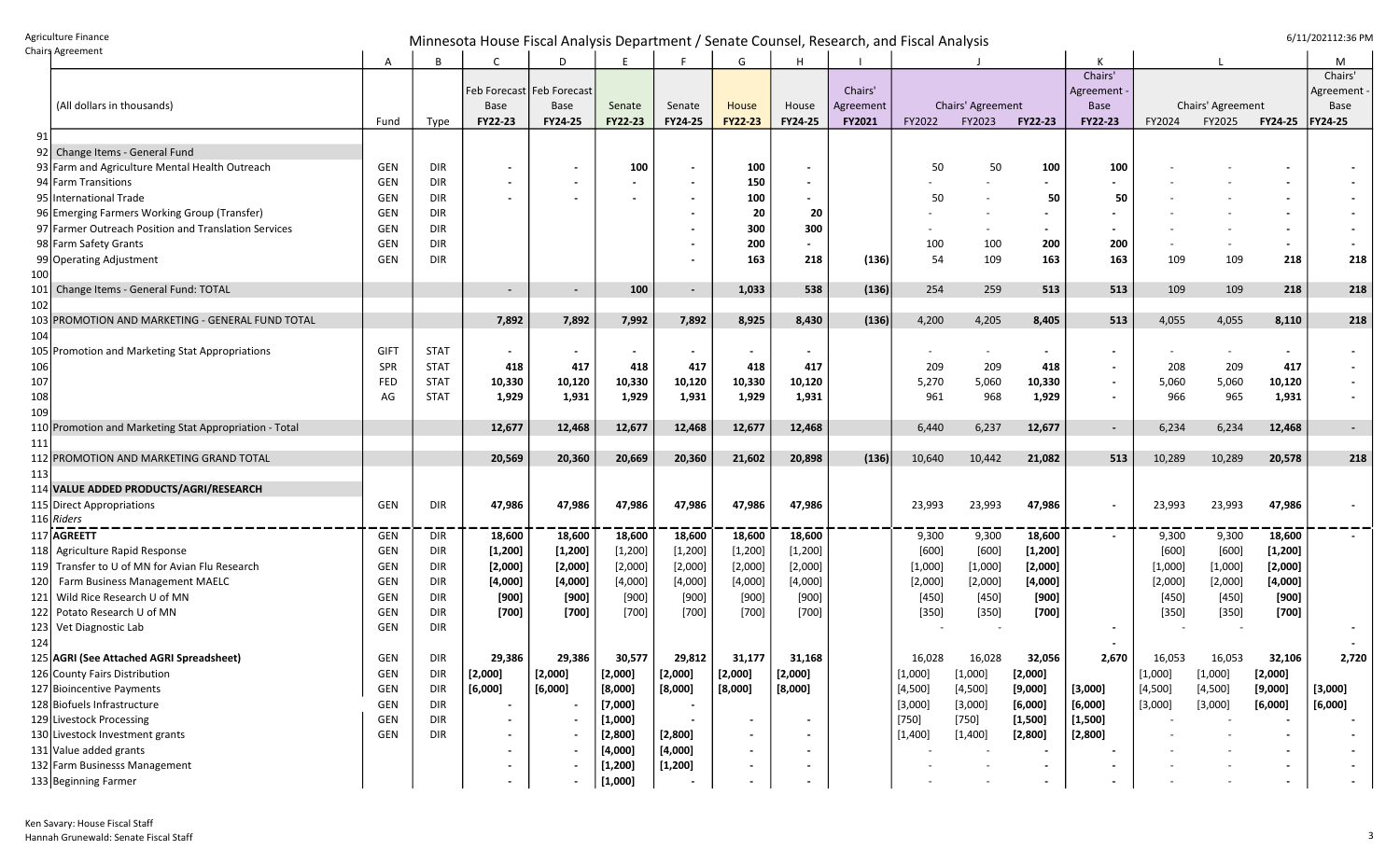## Agriculture Finance<br>Chairs Agreement G/11/202112:36 PM

|     | Chairs Agreement                                      | Α          | B           | C                           | D                        | E              |                | G                        | н                        |               |                |                          |                         |                          |         |                   |                          | М           |
|-----|-------------------------------------------------------|------------|-------------|-----------------------------|--------------------------|----------------|----------------|--------------------------|--------------------------|---------------|----------------|--------------------------|-------------------------|--------------------------|---------|-------------------|--------------------------|-------------|
|     |                                                       |            |             |                             |                          |                |                |                          |                          |               |                |                          |                         | Chairs'                  |         |                   |                          | Chairs'     |
|     |                                                       |            |             | Feb Forecast   Feb Forecast |                          |                |                |                          |                          | Chairs'       |                |                          |                         | Agreement -              |         |                   |                          | Agreement · |
|     | (All dollars in thousands)                            |            |             | <b>Base</b>                 | <b>Base</b>              | Senate         | Senate         | House                    | House                    | Agreement     |                | Chairs' Agreement        |                         | Base                     |         | Chairs' Agreement |                          | Base        |
|     |                                                       | Fund       | Type        | FY22-23                     | FY24-25                  | <b>FY22-23</b> | <b>FY24-25</b> | <b>FY22-23</b>           | <b>FY24-25</b>           | <b>FY2021</b> | FY2022         | FY2023                   | FY22-23                 | <b>FY22-23</b>           | FY2024  | FY2025            | FY24-25                  | FY24-25     |
|     | 134 Southern MN Initiative Foundation                 |            |             |                             | $\overline{\phantom{a}}$ | $[50]$         | $[50]$         | $\blacksquare$           | $\overline{\phantom{a}}$ |               |                |                          |                         | $\blacksquare$           |         |                   |                          |             |
|     | 135 Greater Mankato Growth, Inc.                      |            |             |                             |                          | $[200]$        |                |                          |                          |               |                |                          |                         |                          |         |                   |                          |             |
|     | 136 MN Turf Seed Council                              |            |             |                             |                          | $[150]$        |                |                          |                          |               |                |                          |                         |                          |         |                   |                          |             |
| 137 |                                                       |            |             |                             |                          |                |                |                          |                          |               |                |                          |                         |                          |         |                   |                          |             |
|     | 138 Other Riders                                      |            |             |                             |                          |                |                |                          |                          |               |                |                          |                         |                          |         |                   |                          |             |
|     | 139 Biofuels Infrastructure                           | <b>GEN</b> | DIR         |                             |                          |                |                | 4,000                    | 4,000                    |               |                |                          |                         |                          |         |                   |                          |             |
|     | 140 Operating Adjustment                              | GEN        | DIR         |                             |                          |                |                | 44                       | 58                       |               | 15             | 29                       | 44                      | 44                       | 29      | 29                | 58                       | 58          |
| 141 |                                                       |            |             |                             |                          |                |                |                          |                          |               |                |                          |                         |                          |         |                   |                          |             |
| 142 |                                                       |            |             |                             |                          |                |                |                          |                          |               |                |                          |                         |                          |         |                   |                          |             |
| 143 | Change Items - General Fund                           |            |             |                             |                          |                |                |                          |                          |               |                |                          |                         |                          |         |                   |                          |             |
|     | 144 Bioincentive Payments: AGRI                       | GEN        | DIR         |                             |                          | [2,000]        | [2,000]        | 2,000                    | 2,000                    |               | [1,500]        | [1,500]                  | [3,000]                 | [3,000]                  | [1,500] | [1,500]           | [3,000]                  | [3,000]     |
|     | 145 Biofuels Infrastructure: AGRI                     | GEN        | DIR         |                             |                          | [7,000]        |                | $\blacksquare$           | $\overline{\phantom{a}}$ |               | [3,000]        | [3,000]                  | [6,000]                 | [6,000]                  | [3,000] | [3,000]           | [6,000]                  | [6,000]     |
|     | 146 Livestock Processing: AGRI                        | GEN        | DIR         |                             |                          | [1,000]        |                |                          |                          |               | 750            | 750                      | 1,500                   | 1,500                    |         |                   |                          |             |
|     | 147 Livestock Investment grants: AGRI                 | GEN        | DIR         |                             | $\overline{\phantom{a}}$ | [2,800]        | [2,800]        | $\blacksquare$           | $\blacksquare$           |               | [1,400]        | [1,400]                  | [2,800]                 | [2,800]                  |         |                   |                          |             |
|     | 148 Value added grants: AGRI                          | GEN        | <b>DIR</b>  |                             |                          | [4,000]        | [4,000]        | $\blacksquare$           |                          |               |                |                          |                         |                          |         |                   |                          |             |
|     | 149 Farm Businesss Management: AGRI                   | <b>GEN</b> | <b>DIR</b>  |                             |                          | [1, 200]       | [1, 200]       | $\blacksquare$           |                          |               |                |                          |                         |                          |         |                   |                          |             |
|     | 150 Beginning Farmer: AGRI                            | <b>GEN</b> | DIR         |                             |                          | [1,000]        |                | $\blacksquare$           |                          |               |                |                          |                         |                          |         |                   |                          |             |
|     | 151 Southern MN Initiative Foundation: AGRI           | GEN        | DIR         |                             |                          | $[50]$         | $[50]$         | $\overline{\phantom{a}}$ |                          |               |                |                          |                         |                          |         |                   |                          |             |
|     | 152 Greater Mankato Growth, Inc.: AGRI                | <b>GEN</b> | DIR         |                             |                          | $[200]$        |                | $\blacksquare$           |                          |               |                |                          |                         |                          |         |                   |                          |             |
|     | 153 MN Turf Seed Council: AGRI                        | <b>GEN</b> | <b>DIR</b>  |                             |                          | $[150]$        |                |                          |                          |               |                |                          |                         |                          |         |                   |                          |             |
|     | 154 Biofuels Infrastructure                           | <b>GEN</b> | <b>DIR</b>  |                             |                          |                |                | 4,000                    | 4,000                    |               |                |                          |                         |                          |         |                   |                          |             |
|     | 155 AGRI Program adjustment                           | GEN        | <b>DIR</b>  | $\overline{\phantom{a}}$    | $\overline{\phantom{a}}$ | 1,191          | 426            | (209)                    | (218)                    |               | 585            | 585                      | 1,170                   | 1,170                    | 1,360   | 1,360             | 2,720                    | 2,720       |
|     | 156 Operating Adjustment                              | GEN        | <b>DIR</b>  |                             |                          |                |                | 44                       | 58                       | (120)         | 15             | 29                       | 44                      | 44                       | 29      | 29                | 58                       | 58          |
|     | 157 Change Items - General Fund: TOTAL                |            |             |                             | $\overline{\phantom{a}}$ | 1,191          | 426            | 5,835                    | 5,840                    | (120)         | 1,350          | 1,364                    | 2,714                   | 2,714                    | 1,389   | 1,389             | 2,778                    | 2,778       |
| 158 |                                                       |            |             |                             |                          |                |                |                          |                          |               |                |                          |                         |                          |         |                   |                          |             |
|     | 159 VALUE ADDED PRODUCTS - GENERAL FUND TOTAL         |            |             | 47,986                      | 47,986                   | 49,177         | 48,412         | 53,821                   | 53,826                   | (120)         | 25,343         | 25,357                   | 50,700                  | 2,714                    | 25,382  | 25,382            | 50,764                   | 2,778       |
| 160 |                                                       |            |             |                             |                          |                |                |                          |                          |               |                |                          |                         |                          |         |                   |                          |             |
|     | 161 Value Added Products Stat Appropriations          | AG         | <b>STAT</b> | 18,660                      | 18,660                   | 18,660         | 18,660         | 18,660                   | 18,660                   |               | 9,330          | 9,330                    | 18,660                  | $\blacksquare$           | 9,330   | 9,330             | 18,660                   | $\sim$      |
| 162 |                                                       |            |             |                             |                          |                |                |                          |                          |               |                |                          |                         |                          |         |                   |                          |             |
|     | 163 Value added Products Stat Appropriation - Total   |            |             | 18,660                      | 18,660                   | 18,660         | 18,660         | 18,660                   | 18,660                   |               | 9,330          | 9,330                    | 18,660                  | $\overline{\phantom{a}}$ | 9,330   | 9,330             | 18,660                   | $\sim$      |
| 164 |                                                       |            |             |                             |                          |                |                |                          |                          |               |                |                          |                         |                          |         |                   |                          |             |
|     | 165 VALUE ADDED PRODUCTS GRAND TOTAL                  |            |             | 66,646                      | 66,646                   | 67,837         | 67,072         | 72,481                   | 72,486                   | (120)         | 34,673         | 34,687                   | 69,360                  | 2,714                    | 34,712  | 34,712            | 69,424                   | 2,778       |
| 166 |                                                       |            |             |                             |                          |                |                |                          |                          |               |                |                          |                         |                          |         |                   |                          |             |
|     | 167 ADMIN AND FINANCIAL ASSISTANCE                    |            |             |                             |                          |                |                |                          |                          |               |                |                          |                         |                          |         |                   |                          |             |
|     | 168 Direct Appropriations                             | GEN        | <b>DIR</b>  | 15,578                      | 15,578                   | 15,578         | 15,578         | 15,578                   | 15,578                   |               | 7,789          | 7,789                    | 15,578                  |                          | 7,789   | 7,789             | 15,578                   |             |
|     | $169$ Riders                                          |            |             |                             |                          |                |                |                          |                          |               |                |                          |                         |                          |         |                   |                          |             |
|     | 170 County Fairs and Ag Societies                     | GEN        | DIR         | 948                         | 948                      | 948            | 948            | 948                      | 948                      |               | 474            | 474                      | 948                     | $\overline{\phantom{a}}$ | 474     | 474               | 948                      |             |
|     | 171 Minnesota Poultry Association                     | GEN        | DIR         |                             | $\overline{\phantom{a}}$ |                |                | $\overline{\mathbf{2}}$  |                          |               | $\overline{2}$ | $\overline{\phantom{a}}$ | $\overline{\mathbf{2}}$ | 2                        |         |                   | $\overline{\phantom{a}}$ |             |
|     | 172 Minnesota Livestock Breeders Association          | GEN        | DIR         |                             | $\blacksquare$           |                |                | 36                       |                          |               | 18             | 18                       | 36                      | 36                       |         |                   |                          |             |
|     | 173 Northern Crop Institute                           | GEN        | DIR         |                             | $\overline{\phantom{a}}$ | 100            |                | 94                       |                          |               | 47             | 47                       | 94                      | 94                       |         |                   |                          |             |
|     | 174 Farm Advocates                                    | GEN        | DIR         | 534                         | 534                      | 494            | 554            | 574                      | 574                      |               | 387            | 337                      | 724                     | 190                      | 337     | 337               | 674                      | 140         |
|     | 175 Farm Advocates: Farm Transition                   | GEN        | DIR         |                             |                          |                |                |                          |                          |               | $[100]$        | $[50]$                   | $[150]$                 | $\sim$                   | $[50]$  | $[50]$            | $[100]$                  | $\sim$      |
|     | 176 Farm Advocates: Of Farm Transitions for Farm Link | GEN        | DIR         |                             |                          |                |                |                          |                          |               | $[50]$         |                          | [50]                    | $\sim$                   |         |                   | $\sim$                   | $\sim$      |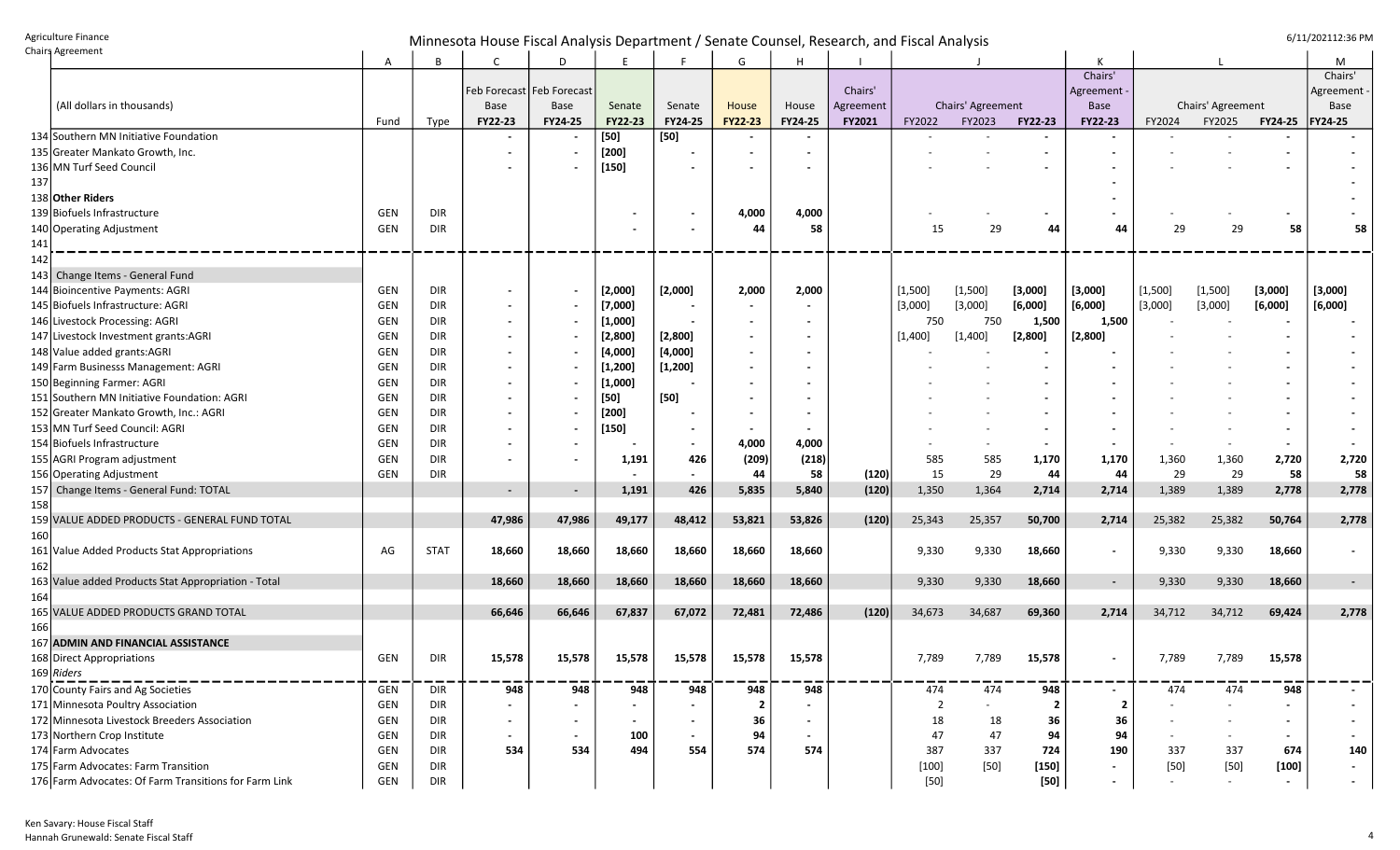## Agriculture Finance and the senate of the senate of the senate of the senate of the senate of the senate of the senate of the senate of the senate of the senate of the senate of the senate of the senate of the senate of th

| chang becomen                                               | A           | B          | C                           | D       | F       |         | G                        | Η                        |           |                          |                   |                |                          |        |                   |                          | м         |
|-------------------------------------------------------------|-------------|------------|-----------------------------|---------|---------|---------|--------------------------|--------------------------|-----------|--------------------------|-------------------|----------------|--------------------------|--------|-------------------|--------------------------|-----------|
|                                                             |             |            |                             |         |         |         |                          |                          |           |                          |                   |                | Chairs'                  |        |                   |                          | Chairs'   |
|                                                             |             |            | Feb Forecast   Feb Forecast |         |         |         |                          |                          | Chairs'   |                          |                   |                | Agreement                |        |                   |                          | Agreement |
| (All dollars in thousands)                                  |             |            | Base                        | Base    | Senate  | Senate  | House                    | House                    | Agreement |                          | Chairs' Agreement |                | <b>Base</b>              |        | Chairs' Agreement |                          | Base      |
|                                                             | Fund        | Type       | FY22-23                     | FY24-25 | FY22-23 | FY24-25 | FY22-23                  | FY24-25                  | FY2021    | FY2022                   | FY2023            | FY22-23        | <b>FY22-23</b>           | FY2024 | FY2025            | <b>FY24-25</b>           | FY24-25   |
| 177 Minnesota Horticultural Society                         | GEN         | <b>DIR</b> |                             |         |         |         | 34                       |                          |           | 17                       | 17                | 34             | 34                       |        |                   |                          |           |
| 178 MnSCU Mental Health Grants                              | GEN         | <b>DIR</b> | 476                         | 476     | 476     | 476     | 476                      | 476                      |           | 238                      | 238               | 476            | $\sim$                   | 238    | 238               | 476                      |           |
| 179 Second Harvest Heartland                                | GEN         | DIR        | 3,300                       | 3,300   | 3,400   | 3,400   | 3,300                    | 3,300                    |           | 1,700                    | 1,700             | 3,400          | 100                      | 1,700  | 1,700             | 3,400                    | 100       |
| 180 Center for Rural Policy & Development                   | GEN         | <b>DIR</b> | $\blacksquare$              |         | 300     | 300     | 300                      |                          |           | 150                      | 150               | 300            | 300                      |        |                   | $\overline{\phantom{a}}$ |           |
| 181 MN Ag Education Leadership Council MAELC                | GEN         | <b>DIR</b> | 500                         | 500     | 500     | 500     | 500                      | 500                      |           | 250                      | 250               | 500            | $\blacksquare$           | 250    | 250               | 500                      |           |
| 182 Farm Safety Grants and Outreach                         | GEN         | <b>DIR</b> |                             |         | 200     |         |                          |                          |           |                          |                   |                |                          |        |                   |                          |           |
| 183 Healthy Eating Grant                                    | GEN         | DIR        | 650                         | 650     |         |         | 650                      | 650                      |           |                          |                   |                | (650)                    |        |                   |                          | (650)     |
| 184 Minnesota Turf Seed Council                             | GEN         | <b>DIR</b> |                             |         |         |         | 150                      |                          |           | 75                       | 75                | 150            | 150                      |        |                   | $\blacksquare$           |           |
| 185 Greater Mankato Growth: Green Seam                      | GEN         | <b>DIR</b> |                             |         |         |         | 75                       |                          |           | 75                       | 75                | 150            | 150                      |        |                   | $\blacksquare$           |           |
| 186 Southern MN Initiative Foundation                       | GEN         | <b>DIR</b> |                             |         |         |         | 50                       | 50                       |           | 25                       | 25                | 50             | $\blacksquare$           | 25     | 25                | 50                       |           |
| 187 Meat Cutting; Century Lakes College                     | GEN         | <b>DIR</b> |                             |         | 200     |         |                          |                          |           | 150                      |                   | 150            | 150                      |        |                   |                          |           |
| 188 Meat Cutting Mobile Unit                                | GEN         | <b>DIR</b> |                             |         | 25      |         |                          |                          |           |                          |                   |                | $\overline{\phantom{a}}$ |        |                   | $\blacksquare$           |           |
| 189 Farmer Outreach Position and Translation Services       | GEN         | <b>DIR</b> |                             |         |         |         |                          |                          |           | 150                      | 150               | 300            | 300                      | 150    | 150               | 300                      | 300       |
| 190 Operating Adjustment                                    | GEN         | <b>DIR</b> |                             |         |         |         | 508                      | 572                      |           | 222                      | 286               | 508            | 508                      | 286    | 286               | 572                      | 572       |
| 191 Ag Best Management Practices Loan Program               | GEN         | <b>DIR</b> |                             |         |         |         | 2,000                    |                          |           | 1,437                    | 1,437             | 2,874          | 2,874                    | 1,425  | 1,425             | 2,850                    | 2,850     |
| 192                                                         |             |            |                             |         |         |         |                          |                          |           |                          |                   |                |                          |        |                   |                          |           |
| 193 Change Items - General Fund                             |             |            |                             |         |         |         |                          |                          |           |                          |                   |                |                          |        |                   |                          |           |
| 194 Farm Advocates                                          | GEN         | <b>DIR</b> |                             |         | (40)    | 20      | 40                       | 40                       |           | 120                      | 70                | 190            | 190                      | 70     | 70                | 140                      | 140       |
| 195 Farm Advocates: Farm Transition                         | GEN         | <b>DIR</b> |                             |         |         |         |                          |                          |           | $[100]$                  | $[50]$            | $[150]$        | $\overline{\phantom{a}}$ | $[50]$ | $[50]$            | $[100]$                  |           |
| 196 Farm Advocates: Of Farm Transitions for Farm Link       | GEN         | <b>DIR</b> |                             |         |         |         |                          |                          |           | $[50]$                   |                   | $[50]$         |                          |        |                   |                          |           |
| 197 Second Harvest Heartland                                | GEN         | <b>DIR</b> |                             |         | 100     | 100     | $\overline{\phantom{a}}$ |                          |           | 50                       | 50                | 100            | 100                      | 50     | 50                | 100                      | 100       |
| 198 Center for Rural Policy & Development                   | GEN         | DIR        |                             |         | 300     | 300     | 300                      |                          |           | 150                      | 150               | 300            | 300                      |        |                   | $\sim$                   |           |
| 199 Ag Best Management Practices Loan Program               | GEN         | DIR        |                             |         |         |         | 2,000                    | $\overline{\phantom{a}}$ |           | 1,437                    | 1,437             | 2,874          | 2,874                    | 1,425  | 1,425             | 2,850                    | 2,850     |
| 200 Farm Safety Grants                                      | GEN         | <b>DIR</b> |                             |         | 200     |         | $\overline{\phantom{a}}$ |                          |           | $\overline{\phantom{a}}$ |                   |                | $\overline{\phantom{a}}$ |        |                   |                          |           |
| 201 Northern Crop Institute                                 | GEN         | <b>DIR</b> |                             |         | 100     |         | 94                       |                          |           | 47                       | 47                | 94             | 94                       |        |                   |                          |           |
| 202 Healthy Eating Grant                                    | GEN         | DIR        |                             |         | (650)   | (650)   |                          |                          |           | (325)                    | (325)             | (650)          | (650)                    | (325)  | (325)             | (650)                    | (650)     |
| 203 Minnesota Turf Seed Council                             | GEN         | <b>DIR</b> |                             |         |         |         | 150                      |                          |           | 75                       | 75                | 150            | 150                      |        |                   | $\blacksquare$           |           |
| 204 Minnesota Poultry Association                           | GEN         | DIR        |                             |         |         |         |                          |                          |           | -2                       |                   | -2             | $\overline{\mathbf{2}}$  |        |                   |                          |           |
| 205 Minnesota Horticultural Society                         | GEN         | DIR        |                             |         |         |         | 34                       |                          |           | 17                       | 17                | 34             | 34                       |        |                   |                          |           |
| 206 Minnesota Livestock Breeders Association                | GEN         | <b>DIR</b> |                             |         |         |         | 36                       |                          |           | 18                       | 18                | 36             | 36                       |        |                   |                          |           |
| 207 Greater Mankato Growth: Green Seam                      | GEN         | <b>DIR</b> |                             |         |         |         | 75                       |                          |           | 75                       | 75                | 150            | 150                      |        |                   | $\blacksquare$           |           |
| 208 Southern MN Initiative Foundation                       | GEN         | <b>DIR</b> |                             |         |         |         | $[50]$                   | $[50]$                   |           | $[25]$                   | $[25]$            | $[50]$         | $\blacksquare$           | $[25]$ | $[25]$            | $[50]$                   |           |
| 209 Meat Cutting; Century Lakes College                     | GEN         | <b>DIR</b> |                             |         | 200     |         |                          |                          |           | 150                      |                   | 150            | 150                      |        |                   | $\blacksquare$           |           |
| 210 Meat Cutting Mobile Unit                                | GEN         | <b>DIR</b> |                             |         | 25      |         |                          |                          |           |                          |                   |                | $\overline{\phantom{a}}$ |        |                   | $\blacksquare$           |           |
| 211 Farmer Outreach Position and Translation Services       | GEN         | <b>DIR</b> |                             |         |         |         |                          |                          |           | 150                      | 150               | 300            | 300                      | 150    | 150               | 300                      | 300       |
| 212 Operating Adjustment                                    | GEN         | <b>DIR</b> |                             |         |         |         | 508                      | 572                      | (157.50)  | 222                      | 286               | 508            | 508                      | 286    | 286               | 572                      | 572       |
| 213 Change Items - General Fund: TOTAL                      | GEN         | <b>DIR</b> | $\blacksquare$              | $\sim$  | 235     | (230)   | 3,239                    | 612                      | (157.50)  | 2,188                    | 2,050             | 4,238          | 4,238                    | 1,656  | 1,656             | 3,312                    | 3,312     |
| 214                                                         |             |            |                             |         |         |         |                          |                          |           |                          |                   |                |                          |        |                   |                          |           |
| 215 ADMIN AND FINANCIAL ASSISTANCE - GENERAL FUND TOTAL     |             |            | 15,578                      | 15,578  | 15,813  | 15,348  | 18,817                   | 16,190                   | (157.50)  | 9,977                    | 9,839             |                | 4,238                    | 9,445  | 9,445             |                          |           |
| 216                                                         |             |            |                             |         |         |         |                          |                          |           |                          |                   | 19,816         |                          |        |                   | 18,890                   | 3,312     |
|                                                             |             |            |                             |         |         |         |                          |                          |           |                          |                   |                |                          |        |                   |                          |           |
| 217 Other Direct Appropriations                             |             |            |                             |         |         |         |                          |                          |           |                          |                   |                |                          |        |                   |                          |           |
| 218 COVID-19 Appropriations, LAC Requests Covid Relief Fund | <b>CRFF</b> | DIR        |                             |         |         |         | $\sim$                   | $\sim$                   |           |                          |                   | $\blacksquare$ | $\blacksquare$           |        |                   | $\blacksquare$           | $\sim$    |
| 219 Ag Emergency COVID                                      | CMF         | DIR        |                             |         |         |         |                          |                          |           |                          |                   |                |                          |        |                   |                          |           |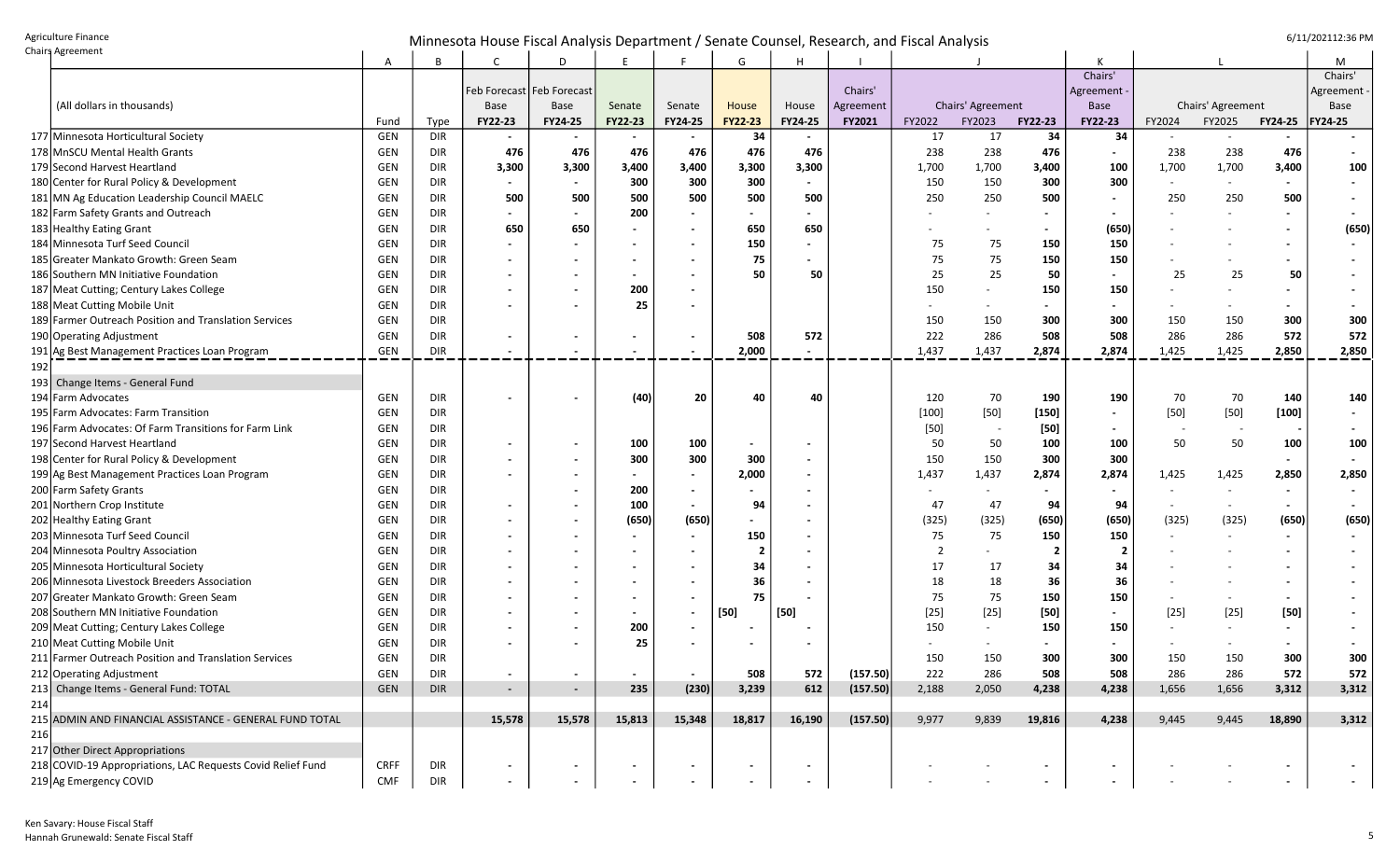Agriculture Finance<br>Chairs Agreement G/11/202112:36 PM

|     | Chairs Agreement                                   | Α           | B           |                          | D                           | Ε                        |                | G                        | H       |           |                  |                   |                          | К                        |         |                   |                          | М              |
|-----|----------------------------------------------------|-------------|-------------|--------------------------|-----------------------------|--------------------------|----------------|--------------------------|---------|-----------|------------------|-------------------|--------------------------|--------------------------|---------|-------------------|--------------------------|----------------|
|     |                                                    |             |             |                          |                             |                          |                |                          |         |           |                  |                   |                          | Chairs'                  |         |                   |                          | Chairs'        |
|     |                                                    |             |             |                          | Feb Forecast   Feb Forecast |                          |                |                          |         | Chairs'   |                  |                   |                          | Agreement                |         |                   |                          | Agreement      |
|     | (All dollars in thousands)                         |             |             | Base                     | Base                        | Senate                   | Senate         | House                    | House   | Agreement |                  | Chairs' Agreement |                          | <b>Base</b>              |         | Chairs' Agreement |                          | Base           |
|     |                                                    | Fund        | Type        | FY22-23                  | FY24-25                     | FY22-23                  | FY24-25        | <b>FY22-23</b>           | FY24-25 | FY2021    | FY2022           | FY2023            | <b>FY22-23</b>           | FY22-23                  | FY2024  | FY2025            | <b>FY24-25</b>           | FY24-25        |
| 220 |                                                    |             |             |                          |                             |                          |                |                          |         |           |                  |                   |                          |                          |         |                   |                          |                |
|     | 221 Other Direct Appropriations Total              |             |             | $\overline{\phantom{a}}$ | $\blacksquare$              | $\overline{\phantom{a}}$ | $\blacksquare$ | $\sim$                   | $\sim$  |           |                  |                   | $\sim$                   | $\overline{\phantom{a}}$ |         |                   |                          |                |
| 222 |                                                    |             |             |                          |                             |                          |                |                          |         |           |                  |                   |                          |                          |         |                   |                          |                |
|     | 223 Admin and Financial Stat Appropriations        | GIFT        | <b>STAT</b> | 15                       | 10                          | 15                       | 10             | 15                       | 10      |           | 10               | -5                | 15                       | $\blacksquare$           | -5      | 5                 | 10                       |                |
| 224 |                                                    | AGC         | <b>STAT</b> |                          | $\blacksquare$              |                          |                | $\overline{\phantom{0}}$ |         |           |                  |                   |                          | $\overline{\phantom{a}}$ |         |                   | $\blacksquare$           |                |
| 225 |                                                    | FED         | <b>STAT</b> | 500                      | 200                         | 500                      | 200            | 500                      | 200     |           | 400              | 100               | 500                      | $\sim$                   | 100     | 100               | 200                      |                |
| 226 |                                                    | <b>SPR</b>  | <b>STAT</b> | 359                      | 360                         | 359                      | 360            | 359                      | 360     |           | 179              | 180               | 359                      | $\sim$                   | 180     | 180               | 360                      |                |
| 227 |                                                    | AG          | <b>STAT</b> | 765                      | 366                         | 765                      | 366            | 765                      | 366     |           | 582              | 183               | 765                      |                          | 183     | 183               | 366                      |                |
| 228 |                                                    |             |             |                          |                             |                          |                |                          |         |           |                  |                   |                          |                          |         |                   |                          |                |
|     | 229 Admin and Financial Stat Appropriation - Total |             |             | 1,639                    | 936                         | 1,639                    | 936            | 1,639                    | 936     |           | 1,171            | 468               | 1,639                    | $\sim$                   | 468     | 468               | 936                      | $\sim$         |
| 230 |                                                    |             |             |                          |                             |                          |                |                          |         |           |                  |                   |                          |                          |         |                   |                          |                |
|     | 231 ADMIN AND FINANCIAL ASSISTANCE GRAND TOTAL     |             |             | 17,217                   | 16,514                      | 17,452                   | 16,284         | 20,456                   | 17,126  | (157.50)  | 11,148           | 10,307            | 21,455                   | 4,238                    | 9,913   | 9,913             | 19,826                   | 3,312          |
| 232 |                                                    |             |             |                          |                             |                          |                |                          |         |           |                  |                   |                          |                          |         |                   |                          |                |
| 234 |                                                    |             |             |                          |                             |                          |                |                          |         |           |                  |                   |                          |                          |         |                   |                          |                |
| 235 |                                                    |             |             |                          |                             |                          |                |                          |         |           |                  |                   |                          |                          |         |                   |                          |                |
|     | 236 Department of Agriculture Totals               |             |             |                          |                             |                          |                |                          |         |           |                  |                   |                          |                          |         |                   |                          |                |
|     | 237 Direct Totals                                  |             |             |                          |                             |                          |                |                          |         |           |                  |                   |                          |                          |         |                   |                          |                |
|     | 238 General Fund                                   | GEN         | DIR         | 107,706                  | 107,706                     | 109,020                  | 107,690        | 112,789                  | 109,398 | (1, 330)  | 58,904           | 59,011            | 117,915                  | 10,209                   | 58,492  | 58,492            | 116,984                  | 9,278          |
|     | 239 Remediation Fund                               | REM         | DIR         | 798                      | 798                         | 798                      | 798            | 798                      | 798     |           | 399              | 399               | 798                      | $\sim$                   | 399     | 399               | 798                      |                |
|     | 240 Coronavirus Relief Federal Fund                | <b>CRFF</b> | DIR         |                          | $\overline{\phantom{a}}$    |                          |                |                          |         |           |                  |                   | $\overline{\phantom{a}}$ | $\overline{\phantom{a}}$ |         |                   | $\overline{\phantom{a}}$ |                |
|     | 241 COVID-19 Minnesota Fund                        | <b>CMF</b>  | <b>DIR</b>  |                          | $\overline{\phantom{a}}$    |                          |                |                          |         |           |                  |                   |                          |                          |         |                   |                          |                |
|     | 242 Total - Direct                                 |             |             | 108,504                  | 108,504                     | 109,818                  | 108,488        | 113,587                  | 110,196 | (1, 330)  | 59,303           | 59,410            | 118,713                  | 10,209                   | 58,891  | 58,891            | 117,782                  | 9,278          |
| 243 |                                                    |             |             |                          |                             |                          |                |                          |         |           |                  |                   |                          |                          |         |                   |                          |                |
|     | 244 Statutory and Open Appropriations              |             |             |                          |                             |                          |                |                          |         |           |                  |                   |                          |                          |         |                   |                          |                |
|     | 245 Remediation Fund                               | REM         | <b>OPEN</b> | 3,120                    | 3,120                       | 3,120                    | 3,120          | 3,120                    | 3,120   |           | 1,560            | 1,560             | 3,120                    | $\sim$                   | 1,560   | 1,560             | 3,120                    |                |
|     | 246 Special Revenue Fund                           | <b>SPR</b>  | <b>STAT</b> | 2,908                    | 2,627                       | 2,908                    | 2,627          | 2,908                    | 2,627   |           | 1,594            | 1,314             | 2,908                    | $\sim$                   | 1,313   | 1,314             | 2,627                    |                |
|     | 247 Agency Fund                                    | AGC         | <b>STAT</b> |                          |                             |                          |                | $\blacksquare$           |         |           |                  |                   |                          | $\blacksquare$           |         |                   |                          |                |
|     | 248 Federal Funds                                  | FED         | <b>STAT</b> | 35,763                   | 29,198                      | 35,983                   | 29,418         | 35,983                   | 29,418  |           | 18,091           | 17,892            | 35,983                   | 220                      | 14,709  | 14,709            | 29,418                   | 220            |
|     | 249 Gift Fund                                      | <b>GIFT</b> | <b>STAT</b> | 15                       | 10                          | 15                       | 10             | 15                       | 10      |           | 10               | -5                | 15                       | $\sim$                   | -5      | -5                | 10                       | $\blacksquare$ |
|     | 250 Agriculture fund                               | AG          | <b>STAT</b> | 83,808                   | 82,762                      | 83,808                   | 82,762         | 93,492                   | 94,674  |           | 42,227           | 41,581            | 83,808                   | $\blacksquare$           | 41,463  | 41,299            | 82,762                   |                |
|     | 251 Total - Statuory and Open Appropriations       |             |             | 125,614                  | 117,717                     | 125,834                  | 117,937        | 135,518                  | 129,849 |           | 63,482           | 62,352            | 125,834                  | 220                      | 59,050  | 58,887            | 117,937                  | 220            |
| 252 |                                                    |             |             |                          |                             |                          |                |                          |         |           |                  |                   |                          |                          |         |                   |                          |                |
|     | 253 Department of Agriculture All Funds total      |             |             | 234,118                  | 226,221                     | 235,652                  | 226,425        | 249,105                  | 240,045 |           | 122,785          | 121,762           | 244,547                  | 10,429                   | 117,941 | 117,778           | 235,719                  | 9,498          |
| 254 |                                                    |             |             |                          |                             |                          |                |                          |         |           |                  |                   |                          |                          |         |                   |                          |                |
|     | 255 BOARD OF ANIMAL HEALTH                         |             |             |                          |                             |                          |                |                          |         |           |                  |                   |                          |                          |         |                   |                          |                |
|     | 256 Direct Appropriations                          | <b>GEN</b>  | DIR         | 11,754                   | 11,754                      | 11,754                   | 11,754         | 11,754                   | 11,754  |           | 5,877            | 5,877             | 11,754                   |                          | 5,877   | 5,877             | 11,754                   |                |
|     | $257$ Riders                                       |             |             |                          |                             |                          |                |                          |         |           |                  |                   |                          |                          |         |                   |                          |                |
|     | 258 Ag Emergency Preparedness and Response         | GEN         | DIR         | 400                      | 400                         | 400                      | 400            | 400                      | 400     |           | $\overline{200}$ | 200               | 400                      | $\sim$                   | 200     | 200               | 400                      | $\sim$         |
|     | 259 Operating Adjustment                           | GEN         | DIR         |                          |                             |                          |                | 307                      | 408     |           | 103              | 204               | 307                      | 307                      | 204     | 204               | 408                      | 408            |
|     | 260 Farmed Cervidae Oversight                      | GEN         | <b>DIR</b>  | $\sim$<br>400            | $\sim$<br>400               | 400                      | $\sim$<br>400  | $\overline{\phantom{0}}$ |         |           |                  |                   |                          | (400)                    |         |                   | $\blacksquare$           | (400)          |
|     |                                                    |             |             |                          |                             |                          |                |                          |         |           |                  |                   |                          |                          |         |                   |                          |                |
| 261 |                                                    |             |             |                          |                             |                          |                |                          |         |           |                  |                   |                          |                          |         |                   |                          |                |
|     | 262 Change Items                                   |             |             |                          |                             |                          |                |                          |         |           |                  |                   |                          |                          |         |                   |                          |                |
|     | 263 Operating Adjustment                           | GEN         | <b>DIR</b>  |                          |                             |                          |                | 307                      | 408     |           | 103              | 204               | 307                      | 307                      | 204     | 204               | 408                      | 408            |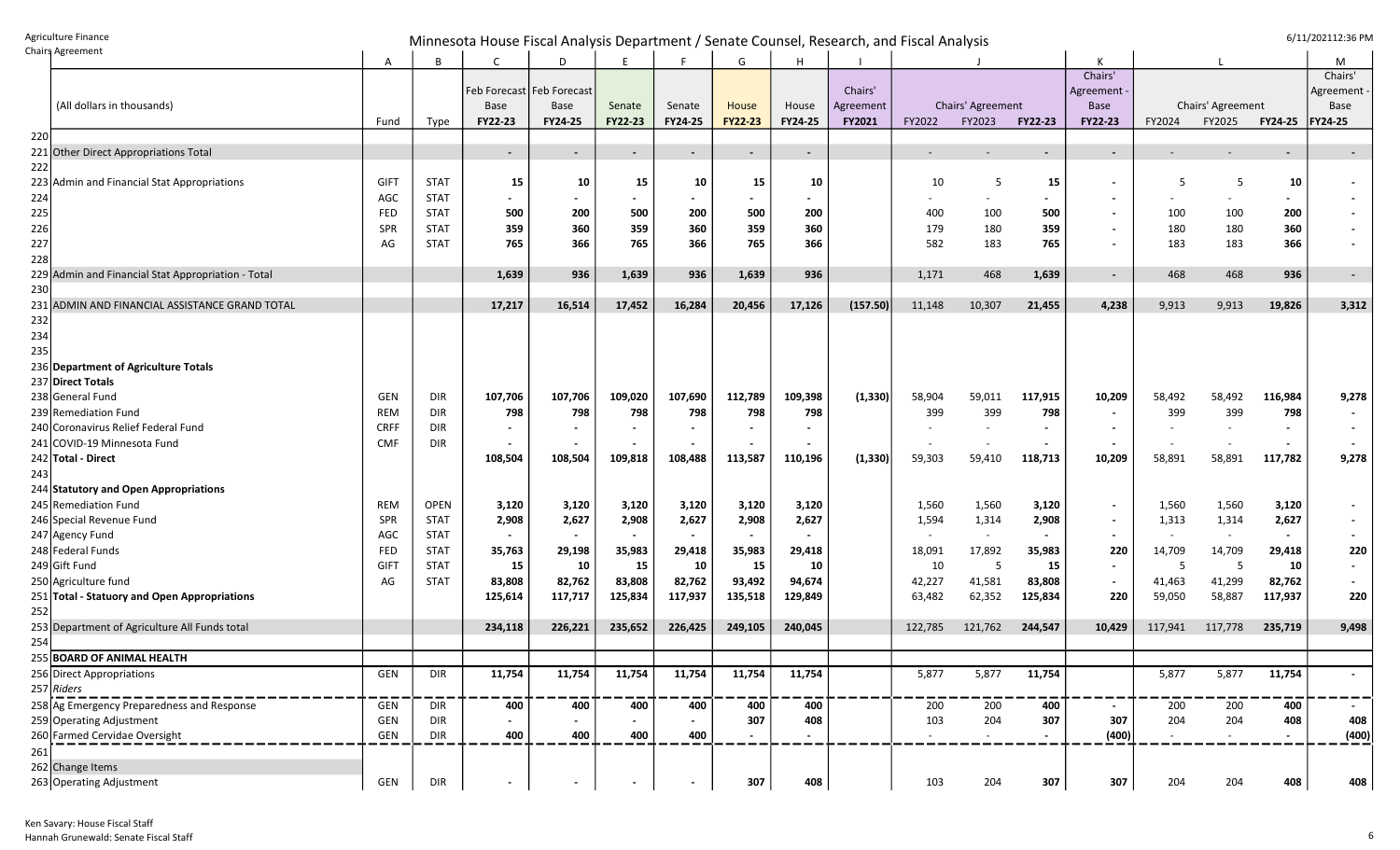Agriculture Finance<br>Chairs Agreement G/11/202112:36 PM

|     | Chaing Agreement                                            | A          | B           |                             | D       | E              |                          | G       | H       |               |         |                          |                | К              |                          |                          |                          | M                        |
|-----|-------------------------------------------------------------|------------|-------------|-----------------------------|---------|----------------|--------------------------|---------|---------|---------------|---------|--------------------------|----------------|----------------|--------------------------|--------------------------|--------------------------|--------------------------|
|     |                                                             |            |             |                             |         |                |                          |         |         |               |         |                          |                | Chairs'        |                          |                          |                          | Chairs'                  |
|     |                                                             |            |             | Feb Forecast   Feb Forecast |         |                |                          |         |         | Chairs'       |         |                          |                | Agreement      |                          |                          |                          | Agreement                |
|     | (All dollars in thousands)                                  |            |             | Base                        | Base    | Senate         | Senate                   | House   | House   | Agreement     |         | Chairs' Agreement        |                | <b>Base</b>    |                          | Chairs' Agreement        |                          | Base                     |
|     |                                                             | Fund       | Type        | FY22-23                     | FY24-25 | <b>FY22-23</b> | FY24-25                  | FY22-23 | FY24-25 | <b>FY2021</b> | FY2022  | FY2023                   | <b>FY22-23</b> | <b>FY22-23</b> | FY2024                   | FY2025                   | <b>FY24-25</b>           | <b>FY24-25</b>           |
| 264 |                                                             |            |             |                             |         |                |                          |         |         |               |         |                          |                |                |                          |                          |                          |                          |
|     | 265 Change Items - Total                                    |            |             |                             | $\sim$  |                | $\sim$                   | 307     | 408     |               | 103     | 204                      | 307            | 307            | 204                      | 204                      | 408                      | 408                      |
| 266 |                                                             |            |             |                             |         |                |                          |         |         |               |         |                          |                |                |                          |                          |                          |                          |
|     | 267 Board of Animal Health - General Fund Total             |            |             | 11,754                      | 11,754  | 11,754         | 11,754                   | 12,061  | 12,162  |               | 5,980   | 6,081                    | 12,061         | 307            | 6,081                    | 6,081                    | 12,162                   | 408                      |
| 268 |                                                             |            |             |                             |         |                |                          |         |         |               |         |                          |                |                |                          |                          |                          |                          |
|     | 269 Statutory Appropriations                                | <b>FED</b> | <b>STAT</b> | 1,215                       | 1,182   | 1,215          | 1,182                    | 1,215   | 1,182   |               | 624     | 591                      | 1,215          | $\blacksquare$ | 591                      | 591                      | 1,182                    |                          |
| 270 |                                                             | SPR        | <b>STAT</b> | 294                         | 294     | 294            | 294                      | 294     | 294     |               | 147     | 147                      | 294            | $\sim$         | 147                      | 147                      | 294                      |                          |
|     | 271 Board of Animal Health Direct Total Stat Appropriations |            |             | 1,509                       | 1,476   | 1,509          | 1,476                    | 1,509   | 1,476   |               | 771     | 738                      | 1,509          | $\sim$         | 738                      | 738                      | 1,476                    | $\sim$                   |
| 272 |                                                             |            |             |                             |         |                |                          |         |         |               |         |                          |                |                |                          |                          |                          |                          |
|     | 273 Board of Animal Health Grand Total                      |            |             | 13,263                      | 13,230  | 13,263         | 13,230                   | 13,570  | 13,638  |               | 6,751   | 6,819                    | 13,570         | 307            | 6,819                    | 6,819                    | 13,638                   | 408                      |
| 274 |                                                             |            |             |                             |         |                |                          |         |         |               |         |                          |                |                |                          |                          |                          |                          |
|     | 275 AURI                                                    |            |             |                             |         |                |                          |         |         |               |         |                          |                |                |                          |                          |                          |                          |
|     | 276 Direct Appropriations                                   | GEN        | DIR         | 7,786                       | 7,786   | 7,786          | 7,786                    | 7,786   | 7,786   |               | 3,893   | 3,893                    | 7,786          | $\blacksquare$ | 3,893                    | 3,893                    | 7,786                    | $\sim$                   |
|     | 277 Riders                                                  |            |             |                             |         |                |                          |         |         |               |         |                          |                |                |                          |                          |                          |                          |
|     | 278 Meat Scientist                                          | GEN        | DIR         |                             |         |                |                          | 300     | 300     |               | 150     | 150                      | 300            | 300            | 150                      | 150                      | 300                      | 300                      |
|     | 279 Meat Cutting Mobile Unit                                | GEN        | <b>DIR</b>  |                             |         |                |                          |         |         |               | 500     |                          | 500            | 500            |                          | $\sim$                   | $\blacksquare$           | $\blacksquare$           |
| 280 |                                                             |            |             |                             |         |                |                          |         |         |               |         |                          |                |                |                          |                          |                          |                          |
|     | 281 Change Items                                            |            |             |                             |         |                |                          |         |         |               |         |                          |                |                |                          |                          |                          |                          |
|     | 282 Meat Scientist                                          | <b>GEN</b> | DIR         |                             |         |                |                          | 300     | 300     |               | 150     | 150                      | 300            | 300            | 150                      | 150                      | 300                      | 300                      |
|     | 283 Meat Cutting Mobile Unit                                | <b>GEN</b> | DIR         |                             |         |                |                          |         |         |               | 500     | $\sim$                   | 500            | 500            | $\overline{\phantom{a}}$ | $\overline{\phantom{a}}$ | $\sim$                   | $\blacksquare$           |
|     | 284 Change Items - Total                                    | <b>GEN</b> | <b>DIR</b>  |                             |         |                |                          | 300     | 300     |               | 650     | 150                      | 800            | 800            | 150                      | 150                      | 300                      | 300                      |
| 285 |                                                             |            |             |                             |         |                |                          |         |         |               |         |                          |                |                |                          |                          |                          |                          |
|     | 286 AURI - General Fund Total                               | <b>GEN</b> | <b>DIR</b>  | 7,786                       | 7,786   | 7,786          | 7,786                    | 8,086   | 8,086   |               | 4,543   | 4,043                    | 8,586          | 800            | 4,043                    | 4,043                    | 8,086                    | 300                      |
| 287 |                                                             |            |             |                             |         |                |                          |         |         |               |         |                          |                |                |                          |                          |                          |                          |
|     | 288 DEED OFFICE OF BROADBAND                                |            |             |                             |         |                |                          |         |         |               |         |                          |                |                |                          |                          |                          |                          |
| 289 |                                                             |            |             |                             |         |                |                          |         |         |               |         |                          |                |                |                          |                          |                          |                          |
|     | 290 Broadband Admin                                         | <b>GEN</b> | DIR         | 700                         | 700     | 700            | 700                      | 700     | 700     |               | 350     | 350                      | 700            | $\blacksquare$ | 350                      | 350                      | 700                      |                          |
|     | 291 Border to Border Broadband Grants                       | <b>GEN</b> | DIR         | $\blacksquare$              | $\sim$  | 40,000         | $\overline{\phantom{a}}$ | 30,000  | $\sim$  |               |         |                          | $\blacksquare$ | $\blacksquare$ |                          |                          | $\blacksquare$           |                          |
| 292 |                                                             |            |             |                             |         |                |                          |         |         |               |         |                          |                |                |                          |                          |                          |                          |
|     | 293 DEED OFFICE OF BROADBAND TOTAL                          | <b>GEN</b> | <b>DIR</b>  | 700                         | 700     | 40,700         | 700                      | 30,700  | 700     |               | 350     | 350                      | 700            | $\blacksquare$ | 350                      | 350                      | 700                      | $\overline{\phantom{a}}$ |
| 294 |                                                             |            |             |                             |         |                |                          |         |         |               |         |                          |                |                |                          |                          |                          |                          |
|     | 295 Change Items                                            |            |             |                             |         |                |                          |         |         |               |         |                          |                |                |                          |                          |                          |                          |
|     | 296 Border to Border Broadband Grants                       | GEN        | DIR         | $\blacksquare$              | $\sim$  | 40,000         | $\sim$                   | 30,000  | $\sim$  |               |         | $\overline{\phantom{a}}$ | $\sim$         | $\blacksquare$ |                          | $\overline{\phantom{a}}$ | $\overline{\phantom{a}}$ |                          |
|     | 297 Change Items - Total                                    |            |             | $\overline{\phantom{a}}$    |         | 40,000         | $\sim$                   | 30,000  | $\sim$  |               |         |                          | $\sim$         |                |                          |                          | $\sim$                   |                          |
| 298 |                                                             |            |             |                             |         |                |                          |         |         |               |         |                          |                |                |                          |                          |                          |                          |
| 299 |                                                             |            |             |                             |         |                |                          |         |         |               |         |                          |                |                |                          |                          |                          |                          |
| 300 |                                                             |            |             |                             |         |                |                          |         |         |               |         |                          |                |                |                          |                          |                          |                          |
|     | 301 AGENCY ALL FUNDS SUMMARY                                |            |             |                             |         |                |                          |         |         |               |         |                          |                |                |                          |                          |                          |                          |
|     | 302 Department of Agriculture                               |            |             | 234,118                     | 226,221 | 235,652        | 226,425                  | 249,105 | 240,045 |               | 122,785 | 121,762                  | 244,547        | 10,429         | 117,941                  | 117,778                  | 235,719                  | 9,498                    |
|     | 303 Board of Animal Health                                  |            |             | 13,263                      | 13,230  | 13,263         | 13,230                   | 13,570  | 13,638  |               | 6,751   | 6,819                    | 13,570         | 307            | 6,819                    | 6,819                    | 13,638                   | 408                      |
|     | 304 AURI                                                    |            |             | 7,786                       | 7,786   | 7,786          | 7,786                    | 8,086   | 8,086   |               | 4,543   | 4,043                    | 8,586          | 800            | 4,043                    | 4,043                    | 8,086                    | 300                      |
|     | 305 DEED Office of Broadband                                |            |             | 700                         | 700     | 40,700         | 700                      | 30,700  | 700     |               | 350     | 350                      | 700            | $\sim$         | 350                      | 350                      | 700                      | $\sim$                   |
|     | 306 AGRICULTURE ALL FUNDS TOTAL                             |            |             | 255,867                     | 247,937 | 297,401        | 248,141                  | 301,461 | 262,469 |               | 134,429 | 132,974                  | 267,403        | 11,536         | 129,153                  | 128,990                  | 258,143                  | 10,206                   |
|     |                                                             |            |             |                             |         |                |                          |         |         |               |         |                          |                |                |                          |                          |                          |                          |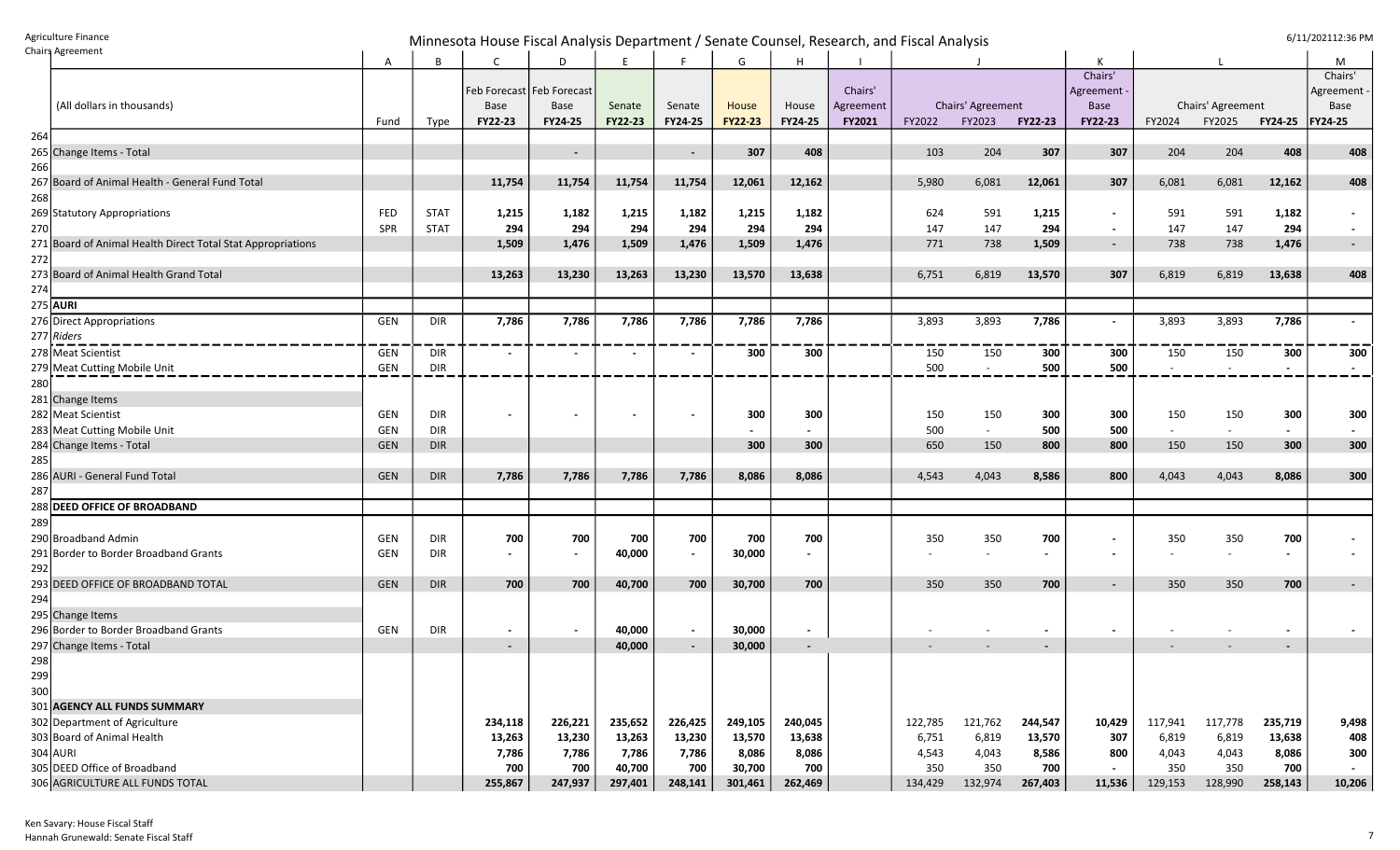## Agriculture Finance **Chairs Agriculture Finance**<br>Chairs Agreement **Chairs Agreement**

| Chain a Obreement                                             | Α          | B           | C                        | D                           | E              |                | G              | Н                        |           |        |                   |                         |                          |        |                   |                          | М              |
|---------------------------------------------------------------|------------|-------------|--------------------------|-----------------------------|----------------|----------------|----------------|--------------------------|-----------|--------|-------------------|-------------------------|--------------------------|--------|-------------------|--------------------------|----------------|
|                                                               |            |             |                          |                             |                |                |                |                          |           |        |                   |                         | Chairs'                  |        |                   |                          | Chairs'        |
|                                                               |            |             |                          | Feb Forecast   Feb Forecast |                |                |                |                          | Chairs'   |        |                   |                         | Agreement -              |        |                   |                          | Agreement -    |
| (All dollars in thousands)                                    |            |             | <b>Base</b>              | Base                        | Senate         | Senate         | House          | House                    | Agreement |        | Chairs' Agreement |                         | Base                     |        | Chairs' Agreement |                          | Base           |
|                                                               | Fund       | Type        | <b>FY22-23</b>           | FY24-25                     | <b>FY22-23</b> | <b>FY24-25</b> | <b>FY22-23</b> | FY24-25                  | FY2021    | FY2022 | FY2023            | <b>FY22-23</b>          | FY22-23                  | FY2024 | FY2025            | <b>FY24-25</b>           | FY24-25        |
| 307                                                           |            |             |                          |                             |                |                |                |                          |           |        |                   |                         |                          |        |                   |                          |                |
| 308                                                           |            |             |                          |                             |                |                |                |                          |           |        |                   |                         |                          |        |                   |                          |                |
| 309 Revenue Adjustments: Non General Fund^                    |            |             |                          |                             |                |                |                |                          |           |        |                   |                         |                          |        |                   |                          |                |
| 310 Meat Inspection Program: Federal Match                    | FED        | <b>STAT</b> |                          | $\overline{\phantom{a}}$    | 220            | 220            | 220            | 220                      |           | 110    | 110               | 220                     | 220                      | 110    | 110               | 220                      | 220            |
| 311 Pesticide Fee Increase to Fund Lab and Urban Programs     | AG         | <b>STAT</b> |                          | $\overline{\phantom{a}}$    |                |                | 2,251          | 4,502                    |           |        |                   |                         | $\blacksquare$           |        |                   | $\blacksquare$           |                |
| Dedicated Food Licensing Fees<br>312                          | AG         | <b>STAT</b> |                          | $\overline{\phantom{a}}$    |                |                | 7,200          | 7,200                    |           |        |                   |                         | $\blacksquare$           |        |                   |                          |                |
| 313 Cottage Food Law Changes                                  | AG         | <b>STAT</b> |                          |                             |                |                | 228            | 228                      |           | 1      | 1                 | $\overline{\mathbf{2}}$ | $\overline{2}$           | -1     | -1                | $\overline{2}$           | $\overline{2}$ |
| 314 Revenue Adjustments: Non General Fund: TOTAL              |            |             | $\overline{\phantom{a}}$ | $\blacksquare$              | 220            | 220            | 9,899          | 12,150                   |           | 111    | 111               | 222                     | 222                      | 111    | 111               | 222                      | 222            |
| 315                                                           |            |             |                          |                             |                |                |                |                          |           |        |                   |                         |                          |        |                   |                          |                |
| 316                                                           |            |             |                          |                             |                |                |                |                          |           |        |                   |                         |                          |        |                   |                          |                |
| 317 General Fund Revenue Changes^                             |            |             |                          |                             |                |                |                |                          |           |        |                   |                         |                          |        |                   |                          |                |
| 318 Dedicated Food Licensing Fees                             | GEN        |             |                          | $\overline{\phantom{a}}$    | $\blacksquare$ | $\blacksquare$ | (7, 200)       | (7, 200)                 |           |        |                   |                         | $\overline{\phantom{a}}$ |        |                   |                          |                |
| 319 Custom Meat Exemption                                     | GEN        |             |                          | $\overline{\phantom{a}}$    | (16)           | (16)           | (14)           | (14)                     |           | (7)    | (7)               | (14)                    | (14)                     | (7)    | (7)               | (14)                     | (14)           |
| 320 Licensing Fee for Seasonal Processors of Game Meat        | GEN        |             |                          | $\overline{\phantom{a}}$    | (16)           | (16)           |                |                          |           |        |                   |                         | $\blacksquare$           |        |                   | $\overline{\phantom{a}}$ | $\sim$         |
| 321 FY2021 Carryforward                                       | GEN        |             |                          | $\overline{\phantom{a}}$    | 1,330          |                |                |                          |           | 1,330  |                   |                         |                          |        |                   |                          |                |
| 322 General Fund Revenue Changes: TOTAL                       | GEN        |             |                          |                             | 1,298          | (32)           | (5,884)        | (7, 214)                 |           | 1,323  | (7)               | 1,316                   | 1,316                    | (7)    | (7)               | (14)                     | (14)           |
| 323                                                           |            |             |                          |                             |                |                |                |                          |           |        |                   |                         |                          |        |                   |                          |                |
| 324 TRANSFERS - IN                                            |            |             |                          |                             |                |                |                |                          |           |        |                   |                         |                          |        |                   |                          |                |
| 325 Ag Best Management Practices Loan Program                 | <b>SR</b>  |             |                          |                             |                |                | 2,000          | $\overline{\phantom{0}}$ |           | 1,437  | 1,437             | 2,874                   | 2,874                    | 1,425  | 1,425             | 2,850                    | 2,850          |
| 326 Emerging Farmers Working Group/Emerging Farmer Account    | AG         |             |                          |                             |                |                | 20             | 20                       |           | 10     | 10                | 20                      | 20                       | 10     | 10                | 20                       | 20             |
| 327                                                           |            |             |                          |                             |                |                |                |                          |           |        |                   |                         |                          |        |                   |                          |                |
| 328 TRANSFERS - OUT                                           |            |             |                          |                             |                |                |                |                          |           |        |                   |                         |                          |        |                   |                          |                |
| 329 Ag Best Management Practices Loan Program                 | GEN        |             |                          |                             |                |                | 2,000          | $\overline{\phantom{0}}$ |           | 1,437  | 1,437             | 2,874                   | 2,874                    | 1,425  | 1,425             | 2,850                    | 2,850          |
| 330 Emerging Farmers Working Group/Emerging Farmer Account    | GEN        |             |                          |                             |                |                | -20            | 20                       |           | 10     | 10                | 20                      | 20                       | 10     | 10                | 20                       | 20             |
| 331                                                           |            |             |                          |                             |                |                |                |                          |           |        |                   |                         |                          |        |                   |                          |                |
| 332                                                           |            |             |                          |                             |                |                |                |                          |           |        |                   |                         |                          |        |                   |                          |                |
| 333                                                           |            |             |                          |                             |                |                |                |                          |           |        |                   |                         |                          |        |                   |                          |                |
| 334 AGRI Program                                              |            |             |                          |                             |                |                |                |                          |           |        |                   |                         |                          |        |                   |                          |                |
| 335<br>Appropriation                                          | GEN        |             | 29,386                   | 29,386                      | 30,577         | 29,812         | 31,177         | 31,168                   |           | 16,028 | 16,028            | 32,056                  | 2,670                    | 16,053 | 16,053            | 32,106                   | 2,720          |
| 336                                                           |            |             |                          |                             |                |                |                |                          |           |        |                   |                         |                          |        |                   |                          |                |
| Designated Spending<br>337                                    |            |             |                          |                             |                |                |                |                          |           |        |                   |                         |                          |        |                   |                          |                |
| 338 County Fairs                                              | GEN        |             | 2,000                    | 2,000                       | 2,000          | 2,000          | 2,000          | 2,000                    |           | 1,000  | 1,000             | 2,000                   | $\sim$                   | 1,000  | 1,000             | 2,000                    |                |
| 339 Bioincentive Payments                                     | GEN        |             | 6,000                    | 6,000                       | 8,000          | 8,000          | 8,000          | 8,000                    |           | 4,500  | 4,500             | 9,000                   | 3,000                    | 4,500  | 4,500             | 9,000                    | 3,000          |
| 340 Biofuels Infrastructure                                   | GEN        |             |                          |                             | 7,000          |                |                |                          |           | 3,000  | 3,000             | 6,000                   | 6,000                    | 3,000  | 3,000             | 6,000                    | 6,000          |
| 341 Livestock Processing                                      | GEN        |             |                          |                             | 1,000          |                |                |                          |           | 750    | 750               | 1,500                   | 1,500                    |        |                   |                          |                |
| 342 Livestock Investment grants                               | <b>GEN</b> |             |                          |                             | 2,800          | 2,800          |                |                          |           | 1,400  | 1,400             | 2,800                   | 2,800                    |        |                   |                          |                |
| 343 Value added grants                                        | <b>GEN</b> |             |                          |                             | 4,000          | 4,000          |                |                          |           |        |                   |                         |                          |        |                   |                          |                |
| 344 Farm Business Management                                  | GEN        |             |                          |                             |                |                |                |                          |           |        |                   |                         |                          |        |                   |                          |                |
|                                                               |            |             |                          |                             | 1,200          | 1,200          |                |                          |           |        |                   |                         |                          |        |                   |                          |                |
| 345 Beginning Farmer<br>346 Southern MN Initiative Foundation | <b>GEN</b> |             |                          |                             | 1,000          |                |                |                          |           |        |                   |                         |                          |        |                   |                          |                |
|                                                               | GEN        |             |                          |                             | 50             | 50             |                |                          |           |        |                   |                         |                          |        |                   |                          |                |
| 347 Greater Mankato Growth: Green Seam                        | GEN        |             |                          |                             | 200            |                |                |                          |           |        |                   |                         | $\blacksquare$           |        |                   |                          |                |
| 348 MN Turf Seed Council                                      | GEN        |             |                          |                             | 150            |                |                |                          |           |        |                   |                         |                          |        |                   |                          |                |
| 349 Designated Spending - TOTAL                               |            |             | 8,000                    | 8,000                       | 27,400         | 18,050         | 10,000         | 10,000                   |           | 10,650 | 10,650            | 21,300                  | 13,300                   | 8,500  | 8,500             | 17,000                   | 9,000          |